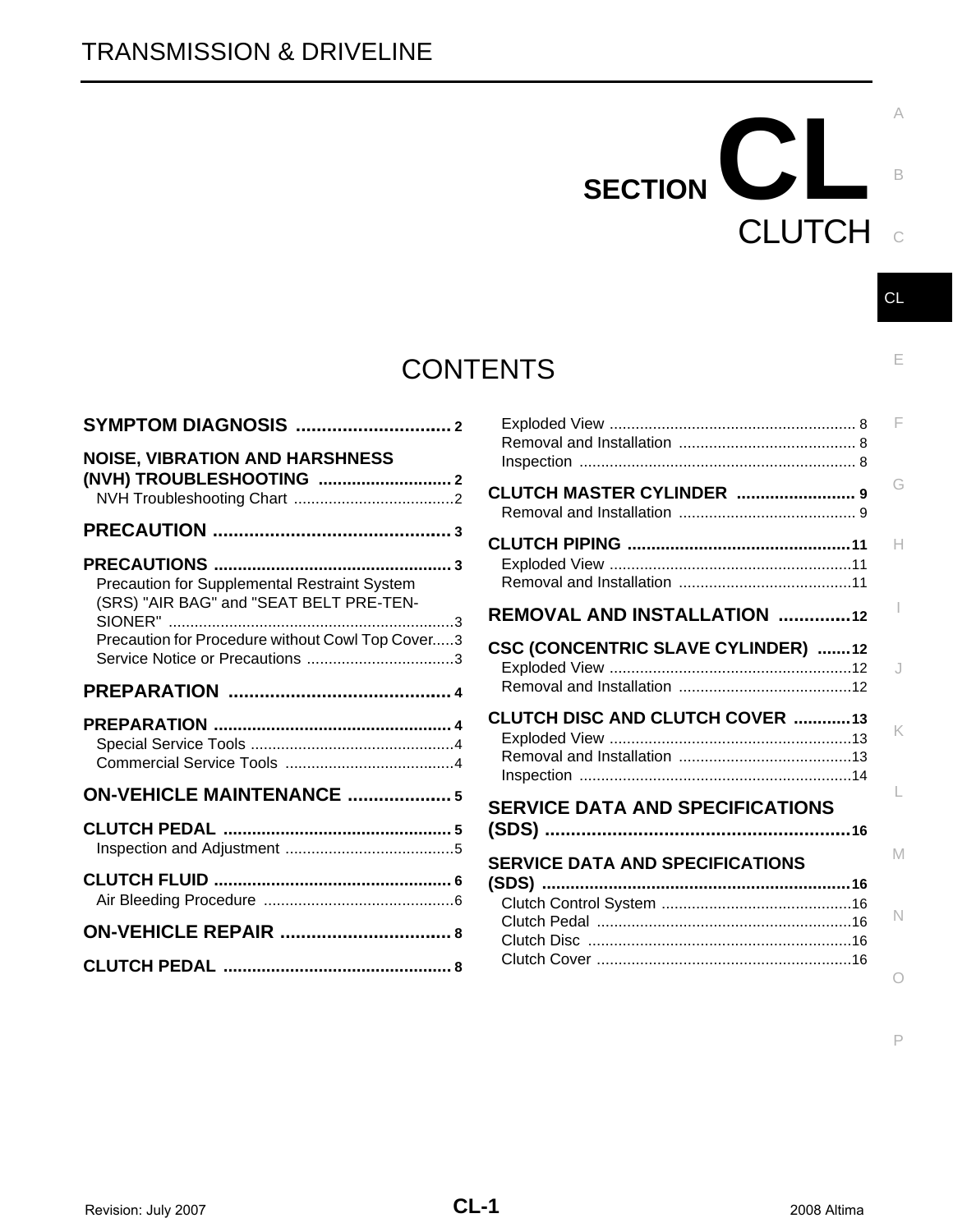## < SYMPTOM DIAGNOSIS > **NOISE, VIBRATION AND HARSHNESS (NVH) TROUBLESHOOTING**

# <span id="page-1-0"></span>SYMPTOM DIAGNOSIS

# <span id="page-1-1"></span>NOISE, VIBRATION AND HARSHNESS (NVH) TROUBLESHOOTING

## <span id="page-1-2"></span>NVH Troubleshooting Chart *INTOID:000000001346401*

Use the chart below to help you find the cause of the symptom. The numbers indicate the order of the inspection. If necessary, repair or replace these parts.

| Reference page |                                  | $GL-5$                                   | $0 - 6$                             | $CL-12$                                                  | <u>EM-72</u> (QR25DE),<br><u>EM-198</u> (VQ35DE) | $CL-16$                   | $CL-16$                           | $CL-13$                     | $CL-13$                       | $CL-13$            | $CL-13$                | $CL-13$                | $CL-13$                             | $CL-13$                    | $CL-14$                                 | $CL-13$                        | <u>EM-75</u> (QR25DE),<br><u>EM-202</u> (VQ35DE) |
|----------------|----------------------------------|------------------------------------------|-------------------------------------|----------------------------------------------------------|--------------------------------------------------|---------------------------|-----------------------------------|-----------------------------|-------------------------------|--------------------|------------------------|------------------------|-------------------------------------|----------------------------|-----------------------------------------|--------------------------------|--------------------------------------------------|
|                | SUSPECTED PARTS (Possible cause) | CLUTCH PEDAL (Inspection and adjustment) | (Air in line)<br><b>CLUTCH LINE</b> | CSC (Concentric slave cylinder) (Worn, dirty or damaged) | ENGINE MOUNTING (Loose)                          | CLUTCH DISC (Out of true) | CLUTCH DISC (Runout is excessive) | CLUTCH DISC (Lining broken) | CLUTCH DISC (Dirty or burned) | CLUTCH DISC (Oily) | CLUTCH DISC (Worn out) | CLUTCH DISC (Hardened) | CLUTCH DISC (Lack of spline grease) | DIAPHRAGM SPRING (Damaged) | DIAPHRAGM SPRING (Out of tip alignment) | PLATE (Distortion)<br>PRESSURE | FLYWHEEL (Distortion)                            |
|                | Clutch grabs/chatters            |                                          |                                     |                                                          | $\mathbf{1}$                                     |                           | $\overline{2}$                    |                             |                               | $\overline{2}$     | $\overline{2}$         | 2                      |                                     |                            | 2                                       |                                |                                                  |
|                | Clutch pedal spongy              |                                          | 1                                   |                                                          |                                                  |                           |                                   |                             |                               |                    |                        |                        |                                     |                            |                                         |                                |                                                  |
| Symptom        | Clutch noisy                     |                                          |                                     | $\mathbf{1}$                                             |                                                  |                           |                                   |                             |                               |                    |                        |                        |                                     |                            |                                         |                                |                                                  |
|                | Clutch slips                     | 1                                        |                                     |                                                          |                                                  |                           |                                   |                             |                               | 2                  | $\overline{2}$         |                        |                                     | 3                          |                                         | $\overline{4}$                 | 5                                                |
|                | Clutch does not disengage        | 1                                        | 2                                   | 4                                                        |                                                  | 5                         | 5                                 | 5                           | 5                             | 5                  |                        |                        | 5                                   | 6                          | 6                                       | $\overline{7}$                 |                                                  |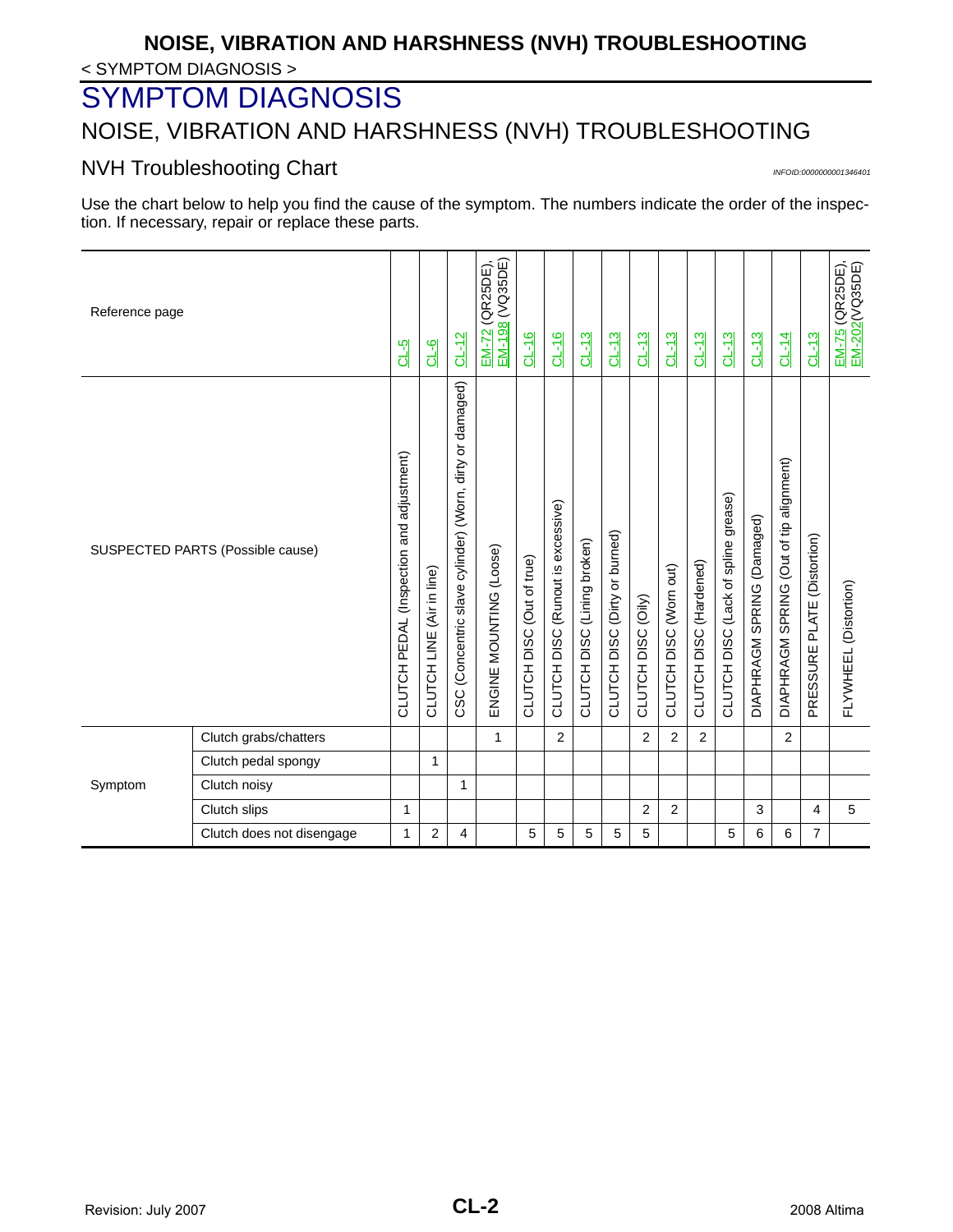## <span id="page-2-0"></span>< PRECAUTION > PRECAUTION PRECAUTIONS

<span id="page-2-2"></span><span id="page-2-1"></span>Precaution for Supplemental Restraint System (SRS) "AIR BAG" and "SEAT BELT PRE-TENSIONER" *INFOID:0000000001836948*

CL The Supplemental Restraint System such as "AIR BAG" and "SEAT BELT PRE-TENSIONER", used along with a front seat belt, helps to reduce the risk or severity of injury to the driver and front passenger for certain types of collision. This system includes seat belt switch inputs and dual stage front air bag modules. The SRS system uses the seat belt switches to determine the front air bag deployment, and may only deploy one front air bag, depending on the severity of a collision and whether the front occupants are belted or unbelted. Information necessary to service the system safely is included in the SR and SB section of this Service Manual.

## **WARNING:**

- **To avoid rendering the SRS inoperative, which could increase the risk of personal injury or death in the event of a collision which would result in air bag inflation, all maintenance must be performed by an authorized NISSAN/INFINITI dealer.**
- **Improper maintenance, including incorrect removal and installation of the SRS, can lead to personal injury caused by unintentional activation of the system. For removal of Spiral Cable and Air Bag Module, see the SR section.**
- G **• Do not use electrical test equipment on any circuit related to the SRS unless instructed to in this Service Manual. SRS wiring harnesses can be identified by yellow and/or orange harnesses or harness connectors.**

# <span id="page-2-3"></span>Precaution for Procedure without Cowl Top Cover *INFOID:0000000001836947*

When performing the procedure after removing cowl top cover, cover the lower end of windshield with urethane, etc.

# <span id="page-2-4"></span>Service Notice or Precautions *INFOID:000000001346402*

- Always use recommended fluid. Refer to MA-12, "Fluids and Lubricants".
- Never reuse drained fluid.
- Be careful not to splash fluid on painted areas.
- When removing and installing clutch piping, use tool.
- Use new fluid to clean or wash all parts of master cylinder.
- Never use mineral oils such as gasoline or kerosene. It will ruin the rubber parts of the hydraulic system.

## **WARNING:**

**After cleaning clutch disc, wipe it with a dust collector. Do not use compressed air.**



P



I K L

B

C

E

F

H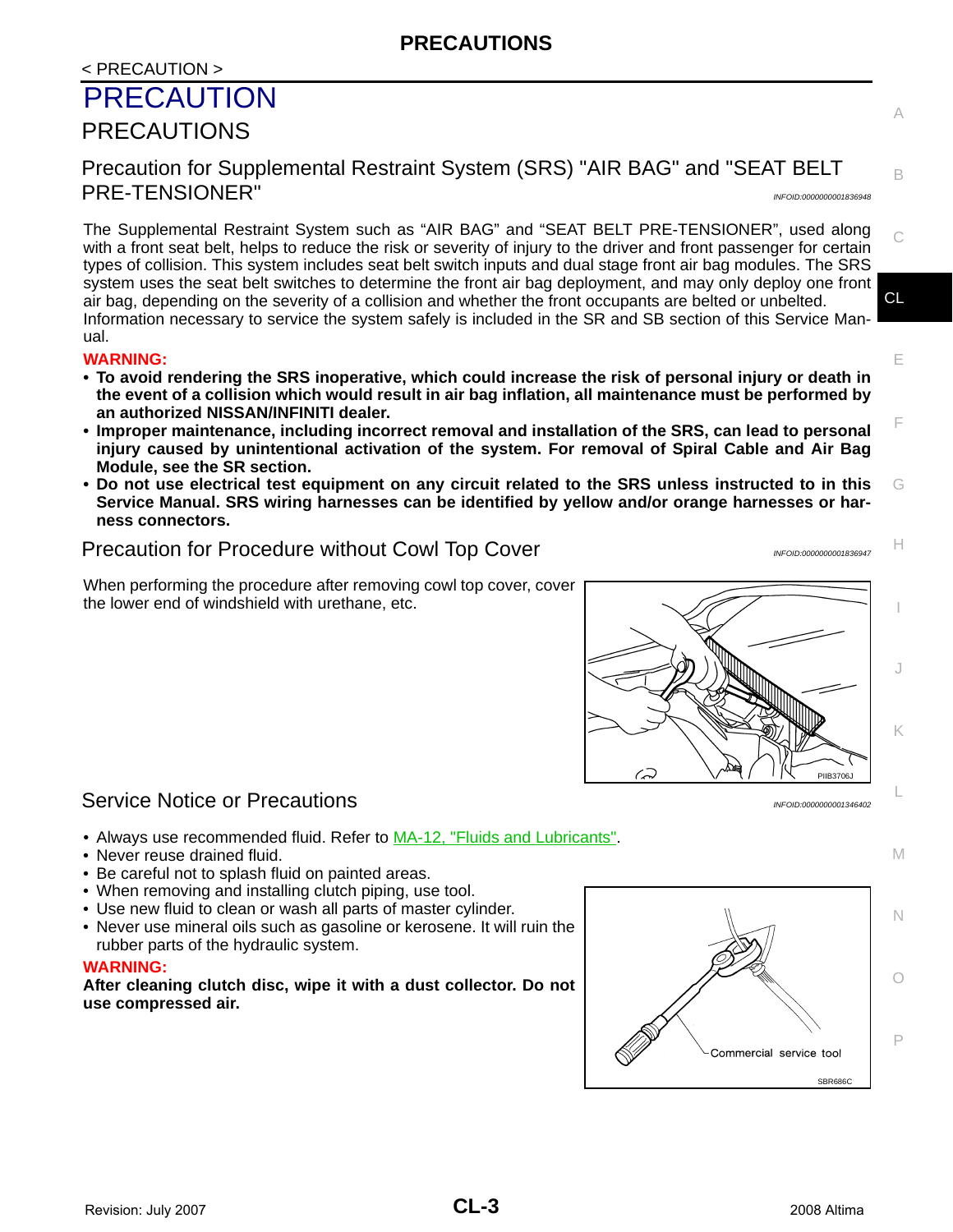## **PREPARATION**

## <span id="page-3-0"></span>< PREPARATION > **PREPARATION**

# <span id="page-3-1"></span>PREPARATION

## <span id="page-3-2"></span>Special Service Tools *INFOID:0000000001346403*

The actual shapes of Kent-Moore tools may differ from those of special service tools illustrated here.



# <span id="page-3-3"></span>Commercial Service Tools *INFOID:0000000001346404*

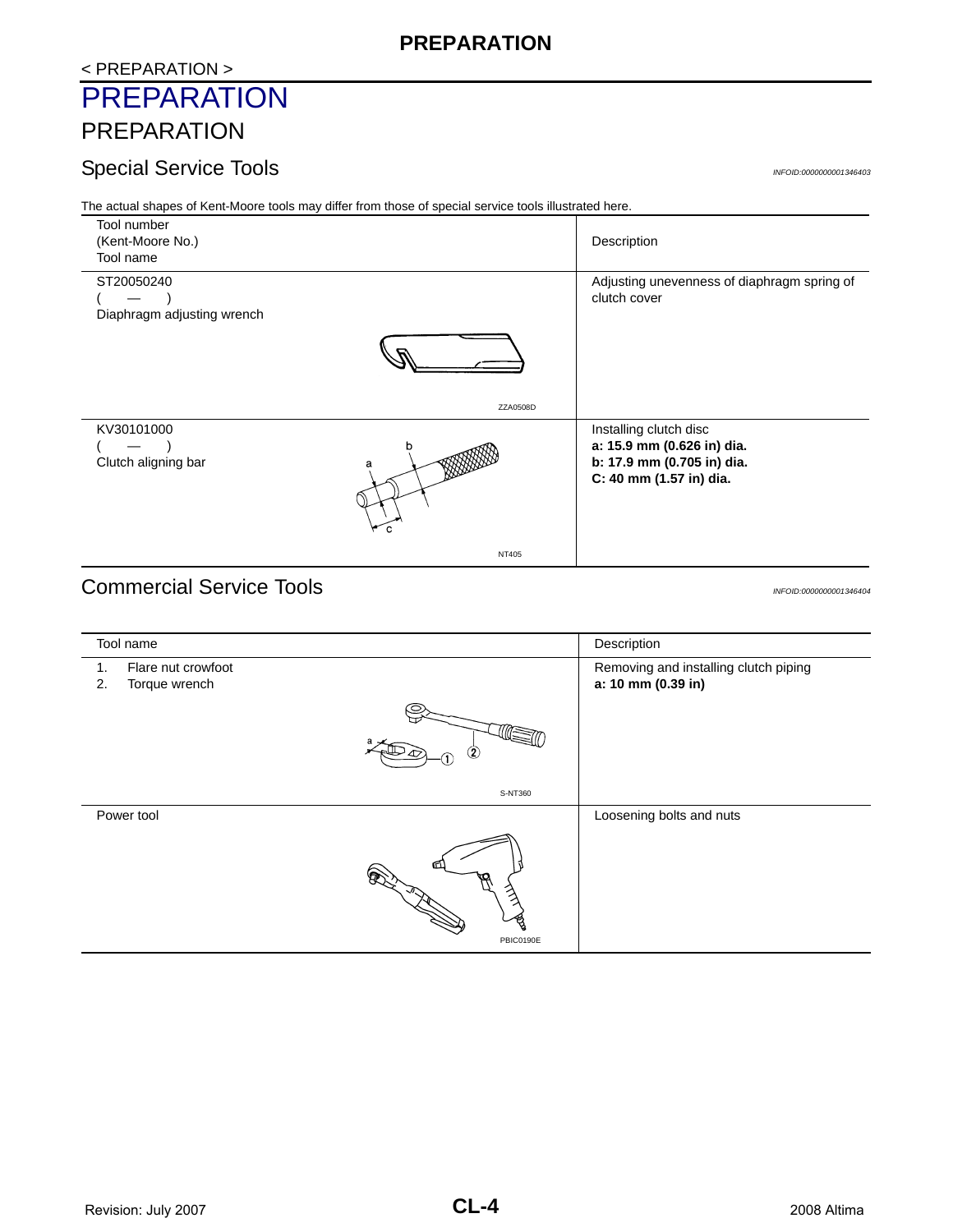# <span id="page-4-0"></span>< ON-VEHICLE MAINTENANCE > ON-VEHICLE MAINTENANCE CLUTCH PEDAL

## <span id="page-4-2"></span><span id="page-4-1"></span>Inspection and Adjustment *INFOID:0000000001346405*

- 1. Check to see if the master cylinder rod end moves freely. It should not be bound by the clutch pedal.
	- If the rod end does not move freely, remove the rod end and check for deformation or damage on the rod end. Leave the rod end removed for step 2.
- 2. Check the clutch pedal stroke for free range of movement.
- a. With the master cylinder rod end removed, manually move the clutch pedal up and down to determine if it moves freely.
- b. If any sticking is noted, replace the clutch pedal assembly. Reverify that the master cylinder rod end moves freely.
- 3. Inspect the ASCD switch position.
- a. If the rod end does not move freely, check that the ASCD switch is not applying pressure to the clutch pedal causing the rod end to bind. To adjust, disconnect the ASCD switch electrical connector and turn the ASCD switch.
- b. Connect the ASCD switch electrical connector.
- 4. Adjust clutch interlock switch (1) position so that clearance between clutch pedal (2) and thread end of clutch interlock switch (1), with clutch pedal fully depressed, is within specification (C).

**Clearance C : 0.74 - 1.96 mm (0.0291 - 0.0772 in)**

5. Adjust ASCD clutch switch (1) position so that clearance between clutch pedal (2) and thread end of ASCD clutch switch (1), with clutch pedal fully released, is within specification (A).

**Clearance A : 0.74 - 1.96 mm (0.0291 - 0.0772 in)**

- 6. Check the clutch hydraulic system components (clutch master cylinder, CSC) for sticking or binding.
- a. If any sticking or binding is noted, repair or replace the related parts as necessary.
- b. If any hydraulic system repair was necessary, bleed the clutch hydraulic system. Refer to [CL-6, "Air](#page-5-1) [Bleeding Procedure".](#page-5-1) **NOTE:**

P Do not use a vacuum assist or any other type of power bleeder on this system. Use of a vacuum assist or power bleeder will not purge all of the air from the system.





A

B

E

F

G



I

J

O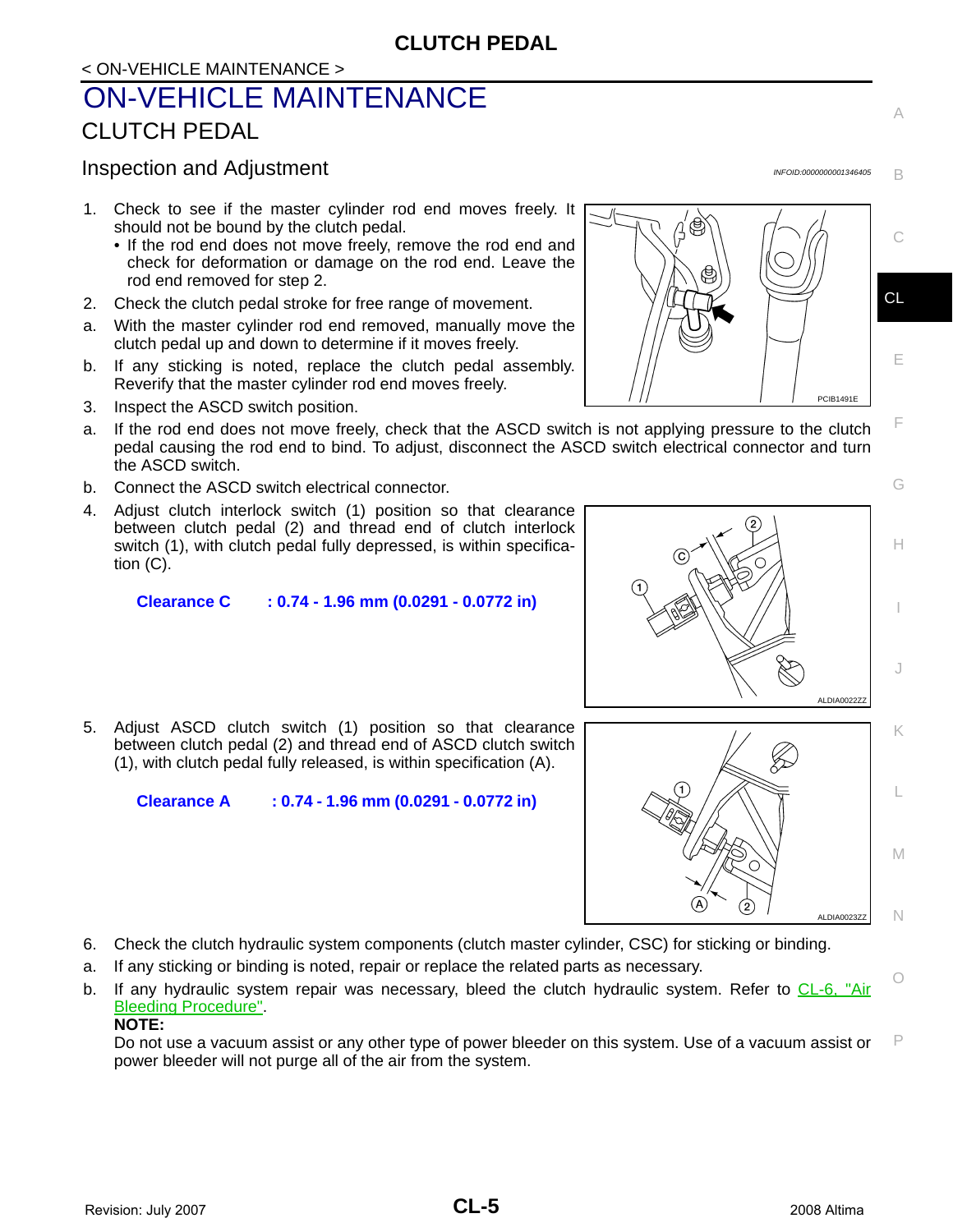# < ON-VEHICLE MAINTENANCE >

# <span id="page-5-0"></span>CLUTCH FLUID

## <span id="page-5-1"></span>Air Bleeding Procedure *INFOID:000000001346406*

#### **CAUTION:**

**Do not spill clutch fluid onto painted surfaces. If it spills, wipe up immediately and wash the affected area with water.**

#### **NOTE:**

- Do not use a vacuum assist or any other type of power bleeder on this system. Use of vacuum assist or power bleeder will not purge all the air from the system.
- Carefully monitor clutch fluid level in reservoir tank during bleeding operation.
- First bleed the air from the bleeding connector on the CSC and then from the air bleed connector valve.
- 1. Fill master cylinder reservoir tank with new clutch fluid.
- 2. Connect a transparent vinyl tube and container to the bleeding connector (1) on the CSC.
- 3. Depress and release the clutch pedal slowly and fully 15 times at an interval of two to three seconds and release the clutch pedal.



- 4. Bleed the air from the clutch system according to the following:
	- 1. Push in the lock pin (1) of the bleeding connector (2), and hold it in. **CAUTION:**

**Hold the lock pin in to prevent the bleeding connector from separating when fluid pressure is applied.**





2. Slide the bleeding connector (1) away from the transaxle housing (2) to the specified distance (A) to allow air to bleed from the clutch system.

#### **Dimension (A) : 10 mm (0.39 in)**

- 3. Depress the clutch pedal and hold it down. **CAUTION: Hold the clutch pedal down to prevent air from getting back into the clutch system.**
- 5. Return the bleeding connector and lock pin to their original positions.
- 6. Release the clutch pedal and wait for five seconds.
- 7. Repeat steps 3 through 6 until no air bubbles can be observed in the clutch fluid.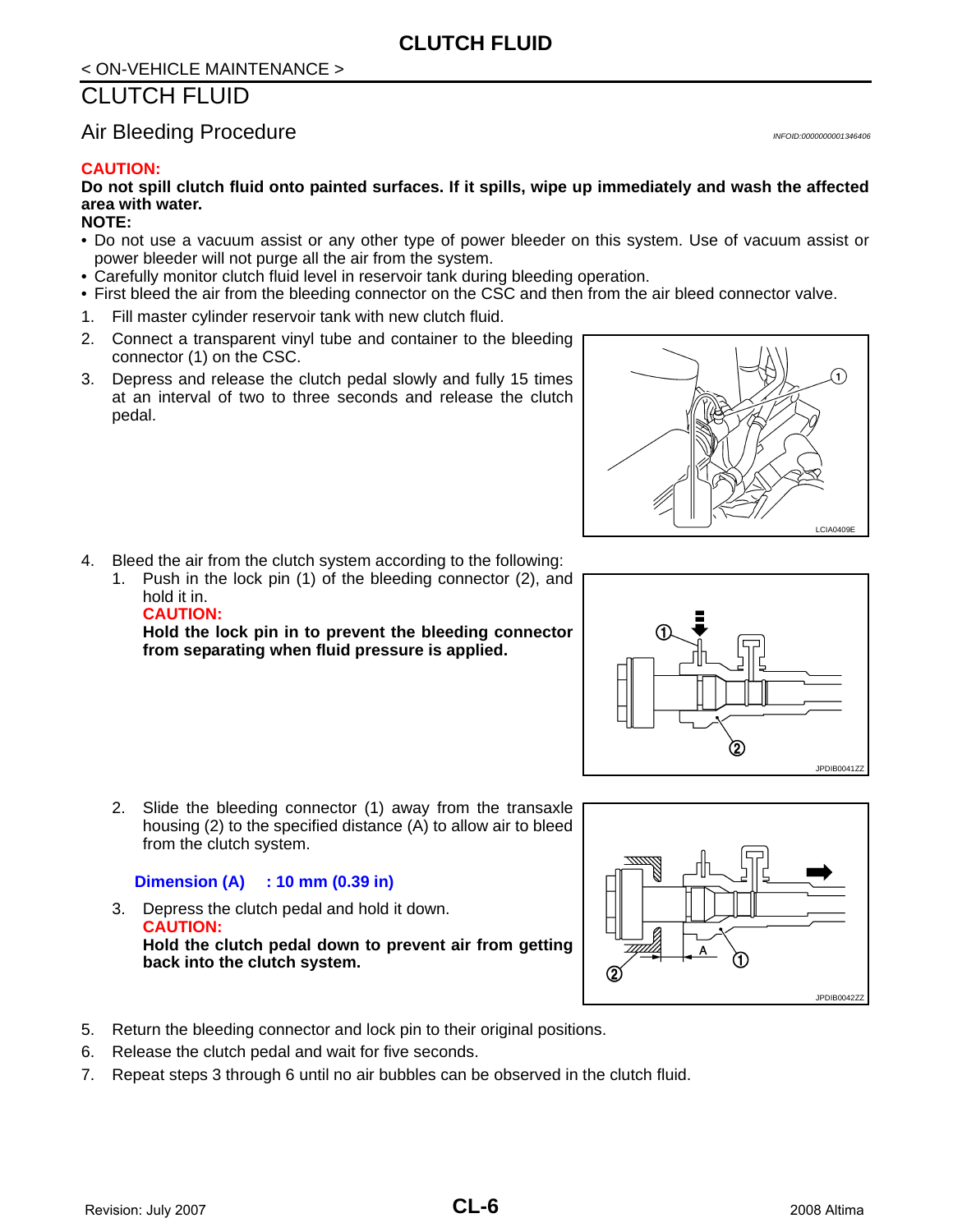## **CLUTCH FLUID**

### < ON-VEHICLE MAINTENANCE >

- 8. Connect a transparent vinyl tube and container to the air bleed connector valve (1).
- 9. Fully depress the clutch pedal several times.
- 10. With clutch pedal depressed, open the air bleed connector valve.
- 11. Close the air bleed connector valve.
- 12. Release the clutch pedal and wait for five seconds.
- 13. Repeat steps 10 through 13 until no air bubble can be observed in the clutch fluid.
- ALDIA0015ZZ



H

I

J

E

C

L

M

N

 $\circ$ 

P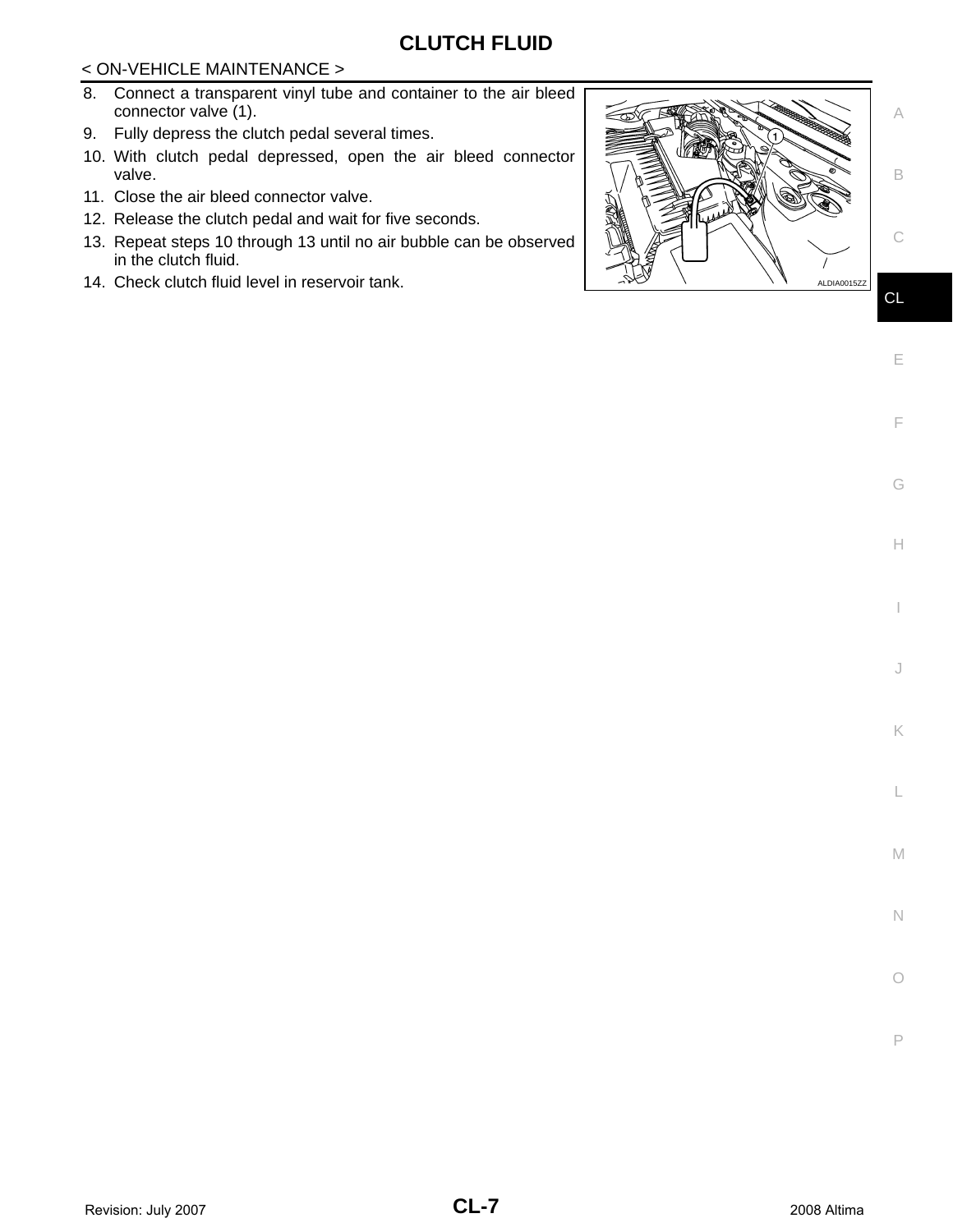## **CLUTCH PEDAL**

# <span id="page-7-0"></span>< ON-VEHICLE REPAIR > ON-VEHICLE REPAIR CLUTCH PEDAL

<span id="page-7-2"></span><span id="page-7-1"></span>Exploded View *INFOID:0000000001346407*



1. Clutch pedal assembly 2. Clutch interlock switch 3. ASCD clutch switch

4. Lock nut

## <span id="page-7-3"></span>Removal and Installation *Installation INFOID:000000001346408*

#### REMOVAL

- 1. Disconnect master cylinder rod end from clutch pedal lever.
- 2. Disconnect the ASCD clutch switch and clutch interlock switch harness connectors.
- 3. Remove clutch pedal assembly nuts and then remove clutch pedal assembly.



#### INSTALLATION

Installation is in the reverse order of removal.

• After installing the clutch switches, adjust the switch positions. Refer to [CL-5, "Inspection and Adjustment".](#page-4-2)

#### <span id="page-7-4"></span>Inspection *INFOID:0000000001346409*

• After removal, check clutch pedal for bend, damage or a cracked weld. If bend, damage or a cracked weld is found, replace clutch pedal assembly.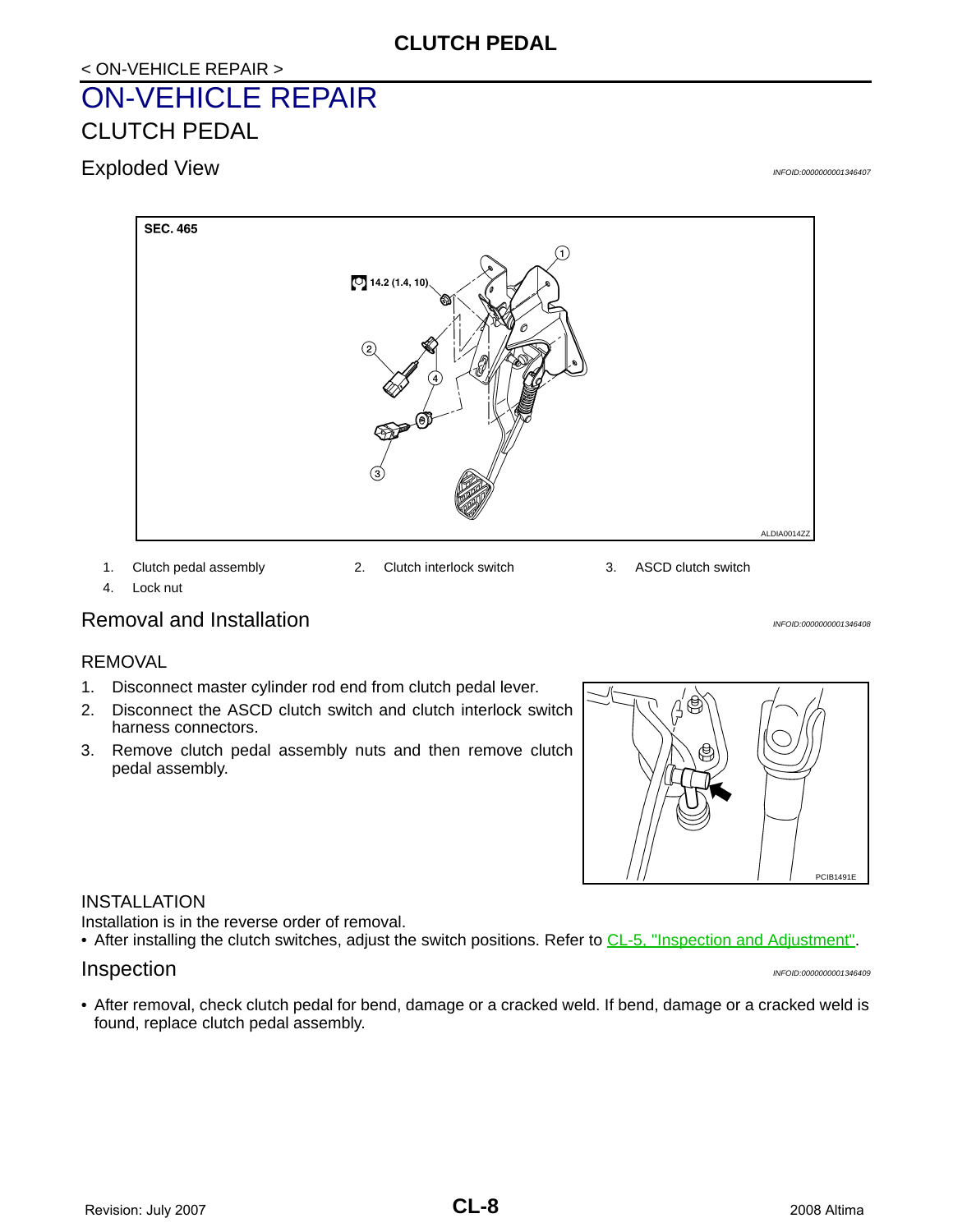## <span id="page-8-0"></span>CLUTCH MASTER CYLINDER

## <span id="page-8-1"></span>Removal and Installation *Installation Installation Installation INFOID:0000000001346410*

#### REMOVAL

- 1. Remove the air cleaner and air duct. Refer to **EM-25**, "Removal and Installation" for QR25DE and **EM-**129, "Removal and Installation" for VQ35DE.
- 2. Use one of the following methods to remove hose from master cylinder.
	- Drain clutch fluid from reservoir tank and remove hose.
	- Remove hose from master cylinder. Immediately plug hose and reservoir tank to prevent clutch fluid from dripping.

#### **CAUTION:**

**Do not spill clutch fluid onto painted surfaces. If it spills, wipe up immediately and wash the affected area with water.**

3. Remove master cylinder rod end from clutch pedal assembly.

4. Remove lock pin (1) from connector of master cylinder (2) and separate clutch tube (3).

5. Rotate master cylinder clockwise by  $45^\circ$  and remove from the vehicle.

#### INSTALLATION

- 1. Tilt master cylinder clockwise by  $45^\circ$  and insert it in the mounting hole. Rotate counterclockwise to secure it. At this time, nipple is in the up position.
- 2. Install master cylinder rod end to clutch pedal.







A

B

C

CL

E

F

G

H

I

J

K

 $\overline{L}$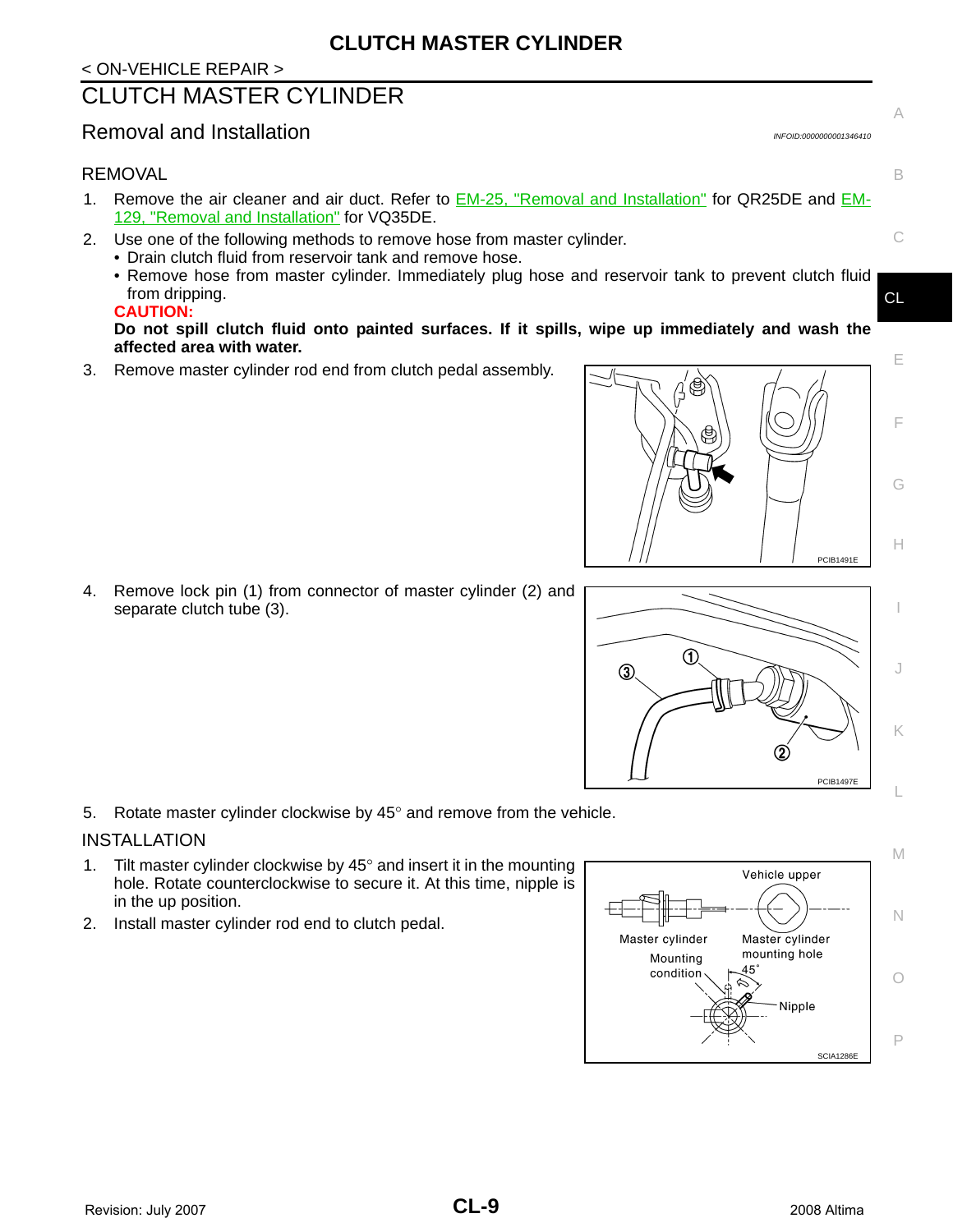## **CLUTCH MASTER CYLINDER**

#### < ON-VEHICLE REPAIR >

- 3. Install clutch tube (1) fully into connector of master cylinder (2).
- 4. Install lock pin (3) fully into connector of master cylinder (2).
- 5. Fill with new clutch fluid and bleed clutch hydraulic system. Refer to [CL-5, "Inspection and Adjustment"](#page-4-2).
- 6. Inspect clutch pedal operation. Refer to [CL-5, "Inspection and](#page-4-2) [Adjustment"](#page-4-2).
- 7. Install the air cleaner and air duct. Refer to **EM-25**, "Removal and Installation" for QR25DE and EM-129, "Removal and Installation" for VQ35DE.

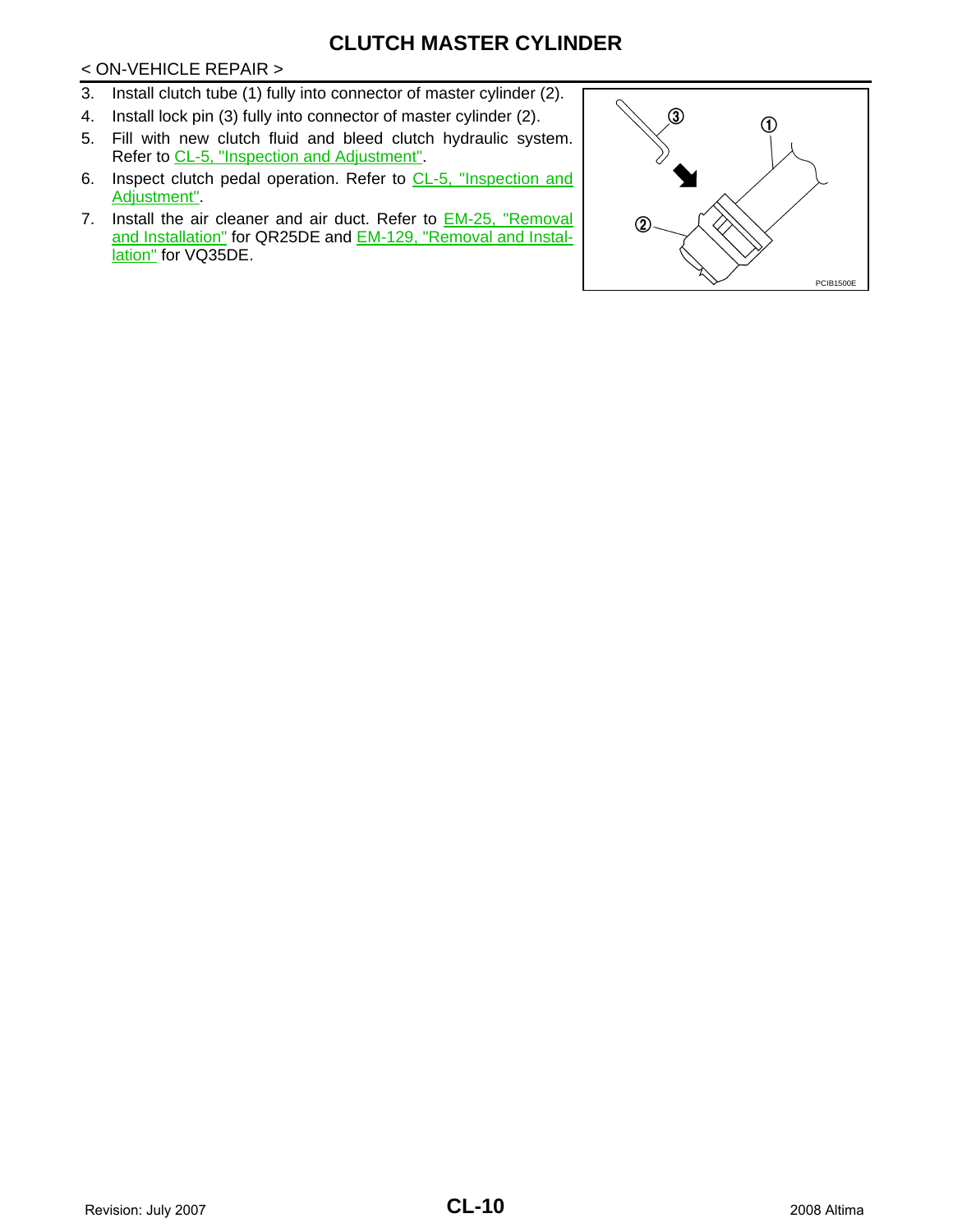## <span id="page-10-0"></span>< ON-VEHICLE REPAIR > CLUTCH PIPING

# <span id="page-10-1"></span>Exploded View *INFOID:0000000001346411*

A



#### <span id="page-10-2"></span>**CAUTION:**

**Do not spill clutch fluid onto painted surfaces. If it spills, wipe up immediately and wash the affected area with water.**

## REMOVAL

| 1. Remove the air cleaner and air duct. Refer to <b>EM-25</b> , "Removal and Installation" for QR25DE and <b>EM-</b><br>129. "Removal and Installation" for VQ35DE.                  | K  |
|--------------------------------------------------------------------------------------------------------------------------------------------------------------------------------------|----|
| 2. Remove the lock pin and disconnect the clutch master cylinder connector.                                                                                                          |    |
| 3. Remove the clutch tubes from the branch connector.                                                                                                                                |    |
| 4. Remove the clutch tube and air bleed connector valve.                                                                                                                             |    |
| 5. Remove the branch connector.                                                                                                                                                      |    |
| 6. Remove lock pin and disconnect the CSC connector.                                                                                                                                 | M  |
| INSTALLATION                                                                                                                                                                         |    |
| Installation is in the reverse order of removal.<br>• Make sure that all tubes are fully installed into connectors.<br>• Make sure that all connector lock pins are fully installed. | N. |
| • After installation, bleed clutch hydraulic system. Refer to CL-6, "Air Bleeding Procedure".                                                                                        |    |

J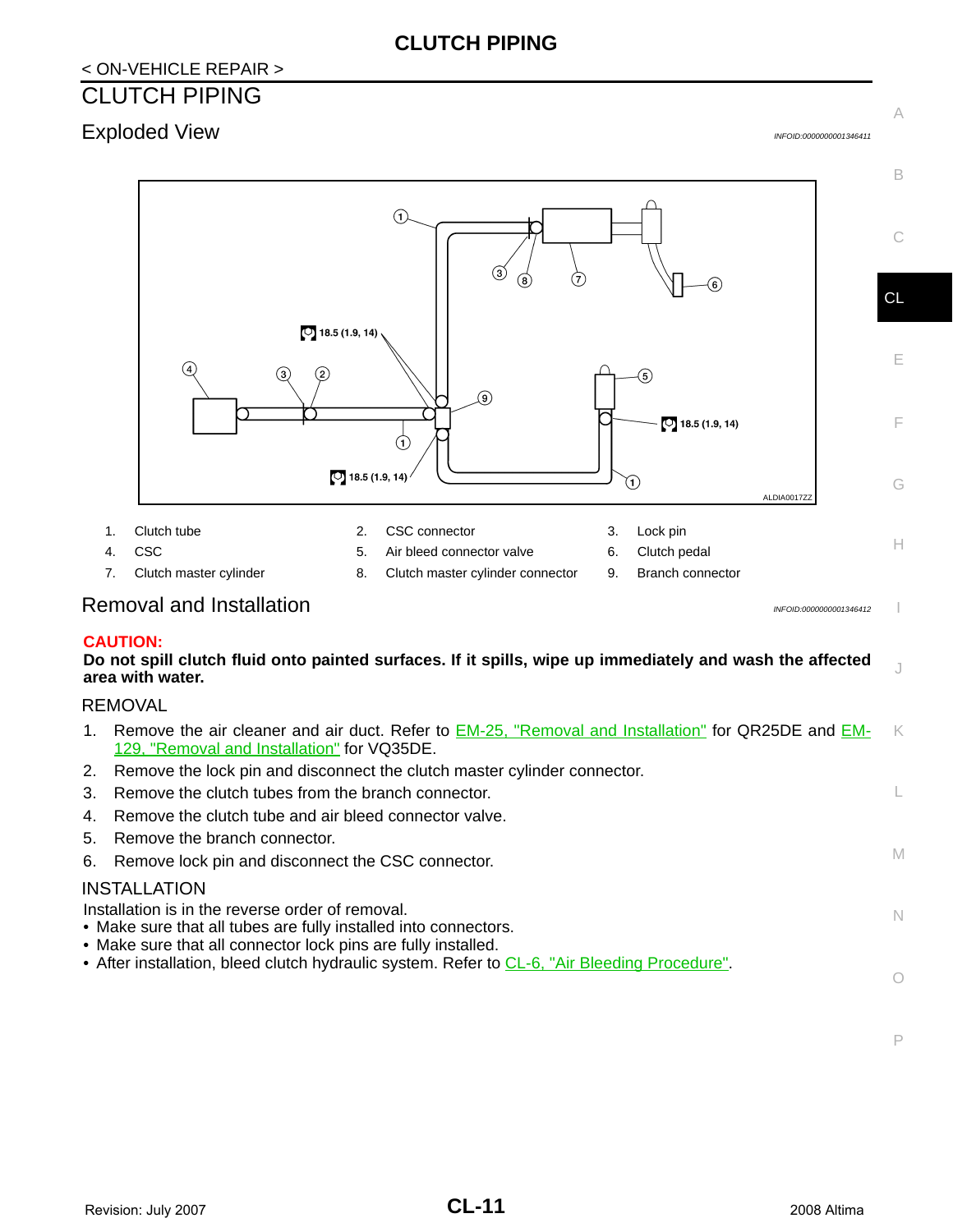# <span id="page-11-0"></span>< REMOVAL AND INSTALLATION > **CSC (CONCENTRIC SLAVE CYLINDER)** REMOVAL AND INSTALLATION CSC (CONCENTRIC SLAVE CYLINDER)

<span id="page-11-2"></span><span id="page-11-1"></span>Exploded View *INFOID:0000000001830648*



1. Transaxle assembly 2. CSC (Concentric Slave Cylinder)

## <span id="page-11-3"></span>Removal and Installation **Installation** *INFOID:000000001346413*

#### **CAUTION:**

- **If transaxle assembly is removed from the vehicle, always replace CSC. Return CSC insert to original position to remove transaxle assembly. Dust on clutch disc sliding parts may damage CSC seal and may cause clutch fluid leakage.**
- **Do not spill clutch fluid onto painted surfaces. If it spills, wipe up immediately and wash the affected area with water.**

#### REMOVAL

- 1. Remove the transaxle assembly. Refer to **TM-26**, "Removal and Installation".
- 2. Remove CSC bolts and CSC from clutch housing.

#### INSTALLATION

Installation is in the reverse order of removal.

- **CAUTION:**
- **Do not reuse CSC.**
- **Do not insert and operate CSC because piston and stopper of CSC components may fall off.**

After installation, bleed clutch hydraulic system. Refer to [CL-6, "Air Bleeding Procedure"](#page-5-1).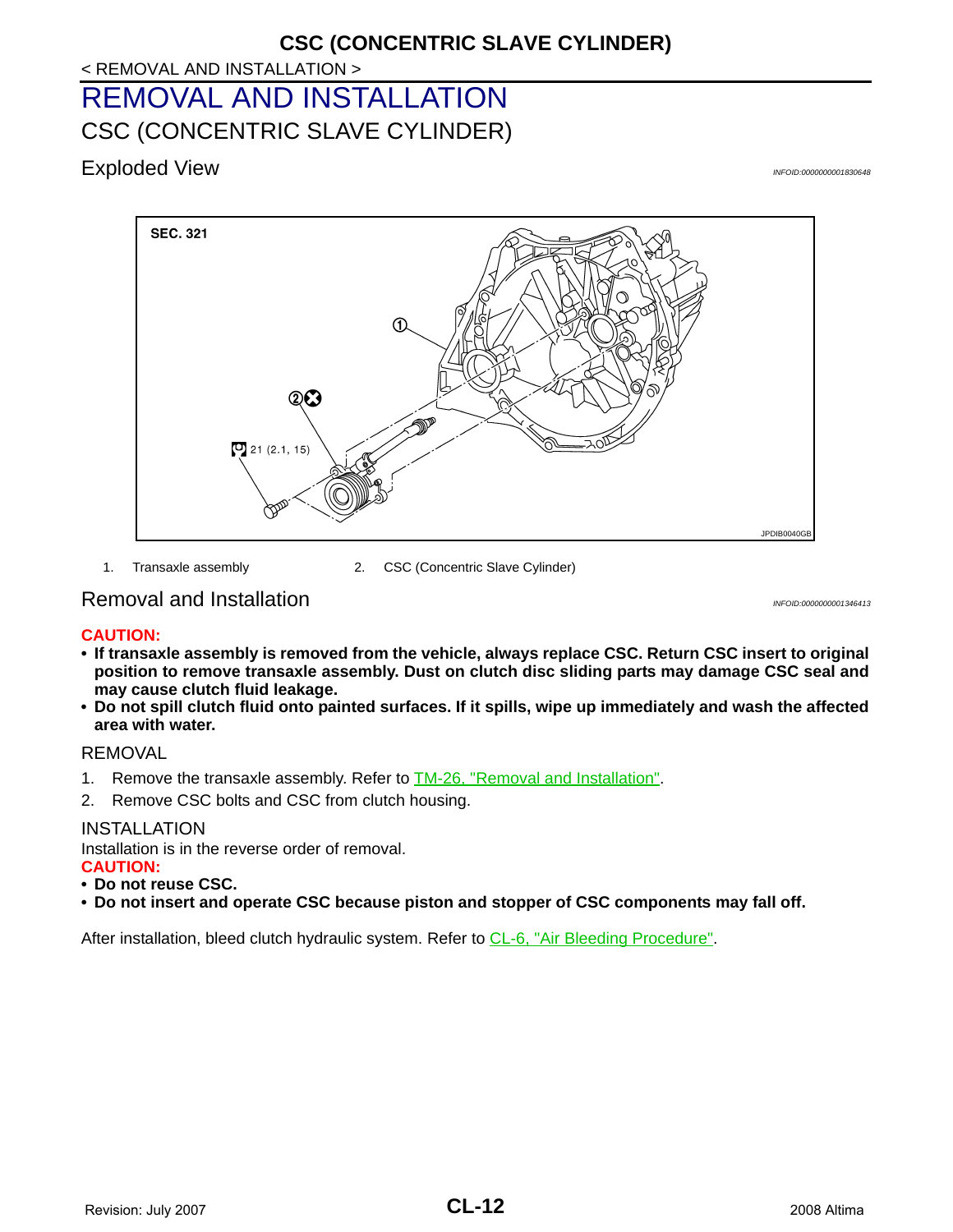## < REMOVAL AND INSTALLATION >

# <span id="page-12-0"></span>CLUTCH DISC AND CLUTCH COVER

# <span id="page-12-1"></span>Exploded View *INFOID:0000000001346414*

A





## <span id="page-12-2"></span>Removal and Installation *Installation INFOID:0000000001346415*

P

#### **CAUTION:**

- **If transaxle assembly is removed from the vehicle, always replace CSC (Concentric Slave Cylinder). Return CSC insert to original position to remove transaxle assembly. Dust on clutch disc sliding parts may damage CSC seal and may cause clutch fluid leakage.**
- **Be careful not to apply any grease to the clutch disc facing, pressure plate surface and flywheel surface.**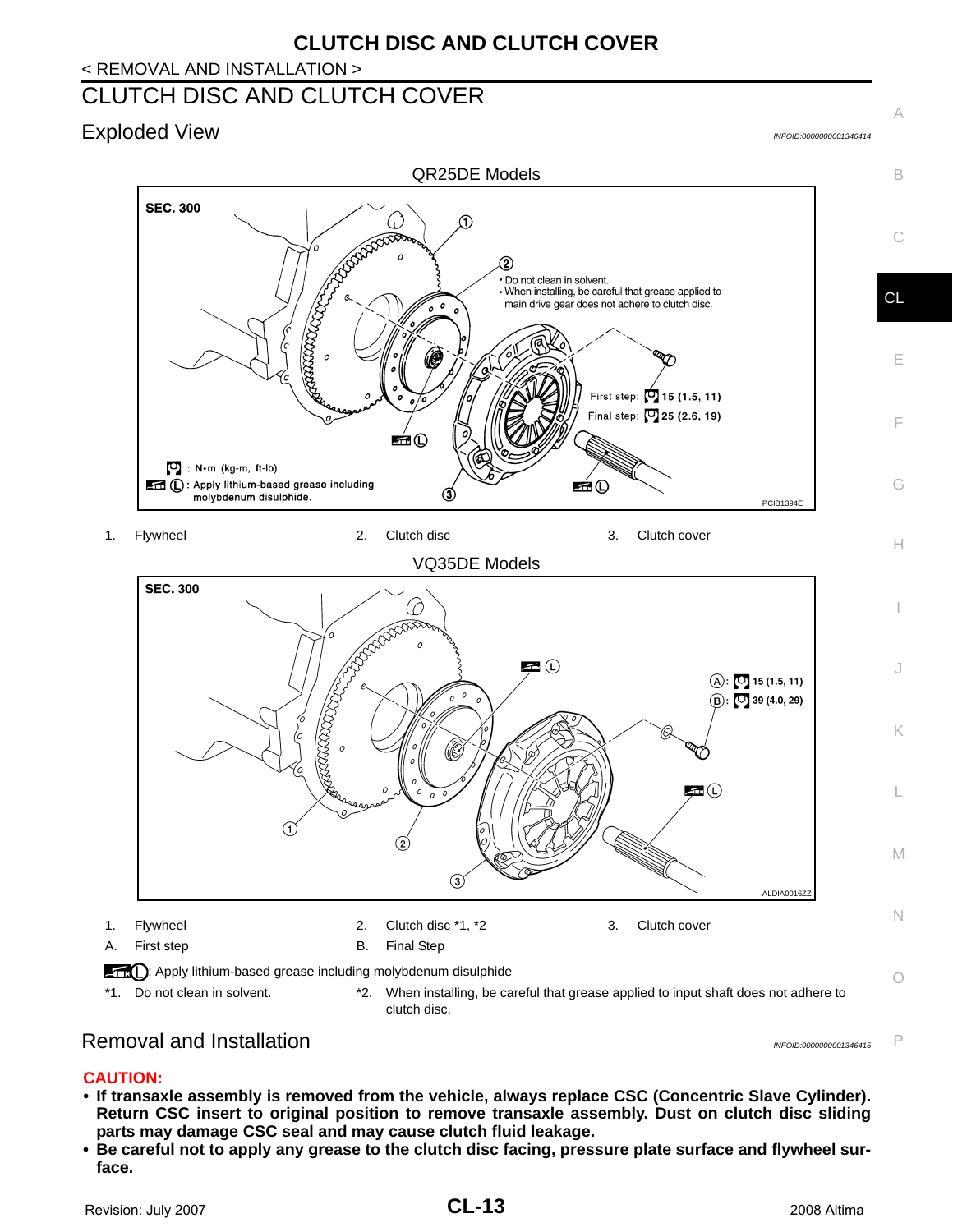## **CLUTCH DISC AND CLUTCH COVER**

#### < REMOVAL AND INSTALLATION >

- **If flywheel is removed, align dowel pin with the smallest hole of flywheel (for VQ35DE engine models). Refer to EM-202, "Disassembly and Assembly".**
- **Replace clutch disc and clutch cover as a set (for VQ35DE engine models).**

#### REMOVAL

- 1. Remove transaxle assembly from the vehicle. Refer to **TM-26, "Removal and Installation"**.
- 2. Loosen clutch cover bolts evenly. Then remove clutch cover and clutch disc.

#### INSTALLATION

- 1. Clean clutch disc and input shaft splines to remove grease and dust caused by abrasion.
- 2. Apply recommended grease to clutch disc and input shaft splines. **CAUTION:**

**Be sure to apply grease to the points specified. Otherwise, noise, poor disengagement, or damage to the clutch may result. Excessive grease may cause slip or shudder. If it adheres to CSC seal, it will cause clutch fluid leakage. Wipe off excess grease.**

3. Install clutch disc using Tool.

#### **Tool number : KV30101000 ( — )**

- 4. Install clutch cover. Pre-tighten clutch cover bolts.
- 5. Tighten clutch cover bolts evenly in two steps in the order shown. Refer to [CL-13, "Exploded View"](#page-12-1).
- 6. Install transaxle assembly. Refer to TM-26, "Removal and Installation".



## <span id="page-13-0"></span>Inspection *INFOID:0000000001346416*

#### CLUTCH DISC

• Measure clutch disc runout and backlash. If either measurement exceeds the specification, replace clutch disc (for QR25DE engine models) or clutch disc and clutch cover as a set (for VQ35DE engine models).

**Runout and backlash : Refer to [CL-16, "Clutch Disc".](#page-15-4)**



- Check clutch disc for burns, discoloration or oil or grease leakage. Replace if necessary.
- Determine the clutch facing wear limit (depth to the rivet head). If measurement exceeds specifications, replace clutch disc (for QR25DE engine models) or clutch disc and clutch cover as a set (for VQ35DE engine models).

**Clutch facing wear : Refer to [CL-16, "Clutch Disc"](#page-15-4).**



## CLUTCH COVER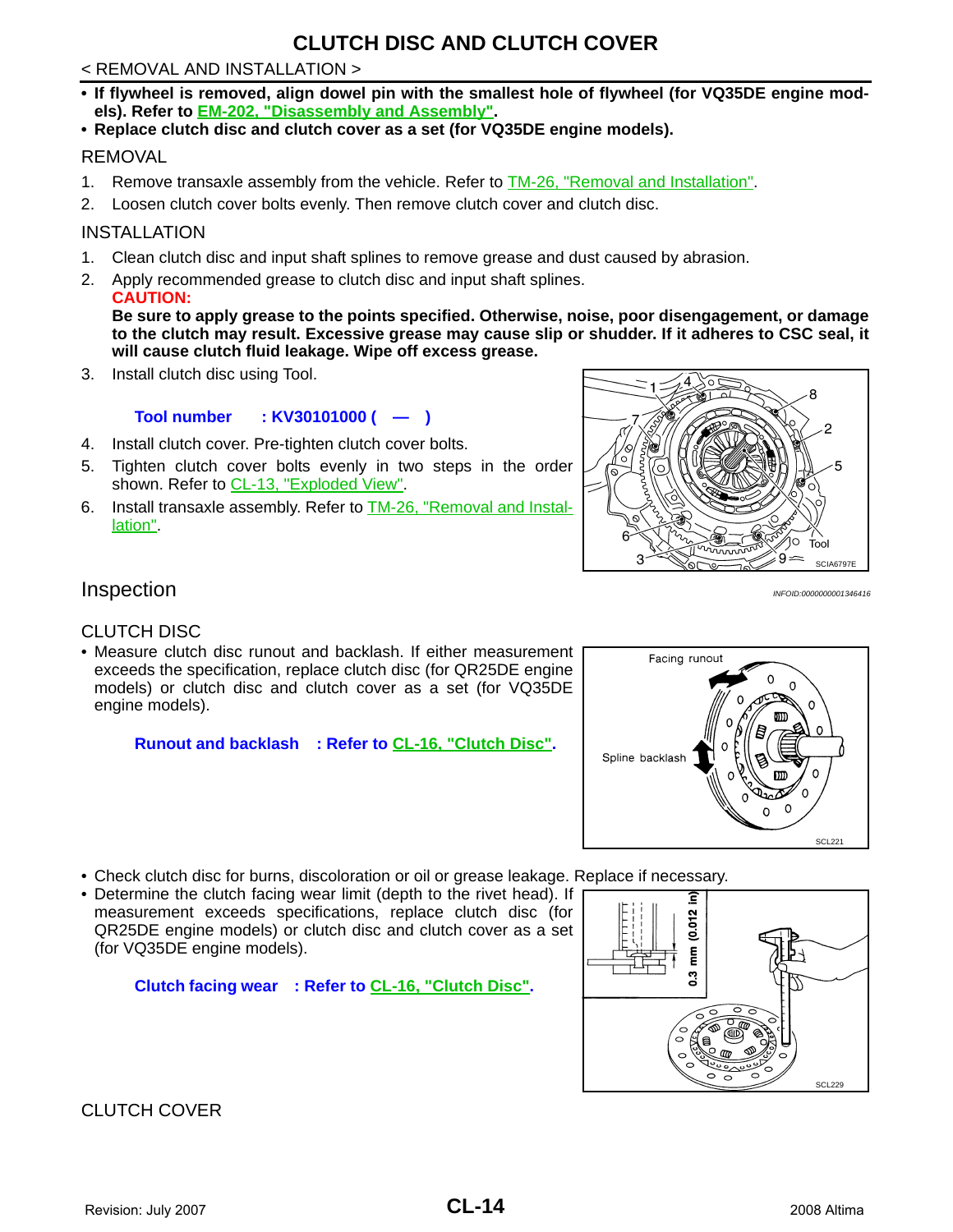## **CLUTCH DISC AND CLUTCH COVER**

#### < REMOVAL AND INSTALLATION >

• Check clutch cover installed on vehicle for unevenness of diaphragm spring toe height. If unevenness exceeds specifications, adjust the height using Tool (A).

> **Uneven limit of diaphragm spring toe height : Refer to [CL-16, "Clutch](#page-15-5)  [Cover"](#page-15-5).**

**Tool number : ST20050240 ( — )**

• Check clutch cover thrust ring for wear or breakage. If wear or breakage is found, replace clutch cover (for QR25DE engine models) or clutch disc and clutch cover as a set (for VQ35DE engine models).

**NOTE:**

- Worn thrust ring will generate a beating noise when tapped at the rivet using suitable tool.
- Broken thrust ring will make a clinking sound when cover is shaken up and down.
- If a trace of burn or discoloration is found on clutch cover pressure plate to clutch disc contact surface, repair the surface with sandpaper. If surface is damaged or distorted, replace clutch cover (for QR25DE engine models) or clutch disc and clutch cover as a set (for VQ35DE engine models).



H

I

J

K

L

M

N

O

P

E

F